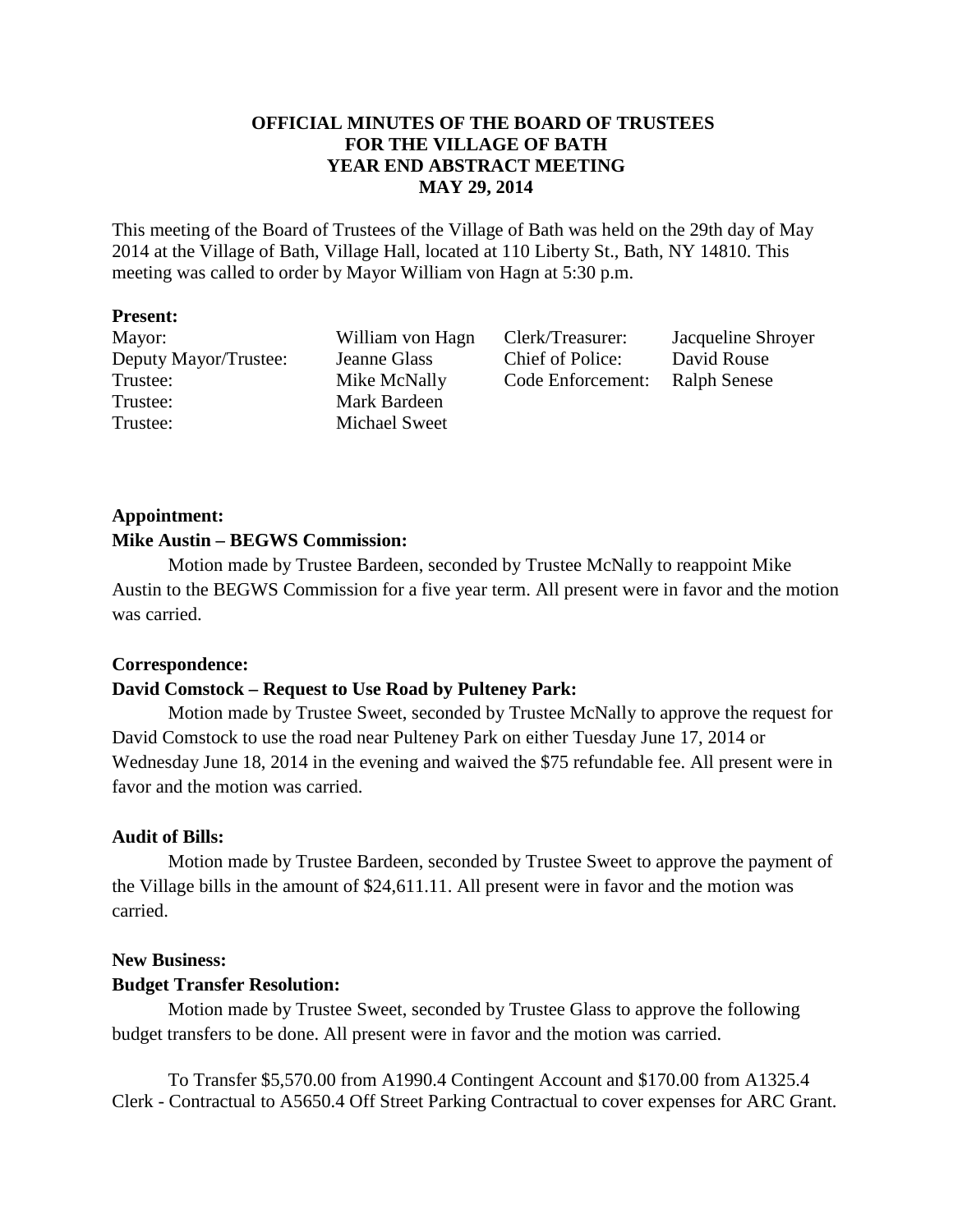To Transfer \$850.00 from A1110.4 Judicial – Contractual to A1110.1 Judicial – Personal Services to cover vacation buyout.

To Transfer \$3,434.00 from A3120.11 Police Dept – Personal Services Dispatch and \$132.00 from A3320.1 Parking Activity – Personal Services to A3120.1 Police Dept – Personal Services to cover payroll expenses.

To Transfer \$490.00 from A3120.48 Police Dept – Repairs and \$330.00 from A3120.45 Police Dept – Phone Service to A3120.47 Police Dept – Uniforms to cover expenses.

To Transfer \$4,300.00 from A5110.4 Street Maintenance – Contractual to A5110.42 Street – Gas/Oil to cover fuel expenses.

To Transfer \$3,120.00 from A5110.4 Street Maintenance – Contractual to A5110.48 Street – Repair to cover a vehicle repair expense.

To Transfer \$3,550.00 from A8510.4 Community Development – Contractual to A9030.8 Social Security/Medicare to cover payroll taxes.

To Transfer \$82.00 from A9010.8 State Retirement to A6410.4 Publicity – Contractual to cover advertising expenses.

#### **Encumbrances:**

Motion made by Trustee Glass, seconded by Trustee McNally to encumber \$7,994.99 for the following:

A1110.4 Judicial – Contractual  $$5,305.52$  For Court Grant

A7140.2 Downtown Park – Park Equipment \$2,689.47 For Park Benches All present were in favor and the motion was carried.

#### **Insurance:**

 Motion made by Trustee Sweet, seconded by Trustee Bardeen to accept the proposal with our insurance carrier Brown & Brown for general liability insurance for \$201,779, a 5.2% increase, and to include the cyber liability insurance for \$7,887 for the year. All present were in favor and the motion was carried.

#### **Hot Patch Machine Bid Approval:**

 Motion made by Trustee Sweet, seconded by Trustee Bardeen to approve the bid from Smart Systems for the 2014 Heated Asphalt Patching Machine for \$31,170. The Heated Asphalt Patching Machine is a 2014 Spaulding R.M.V. RS 2 ton. All present were in favor and the motion was carried.